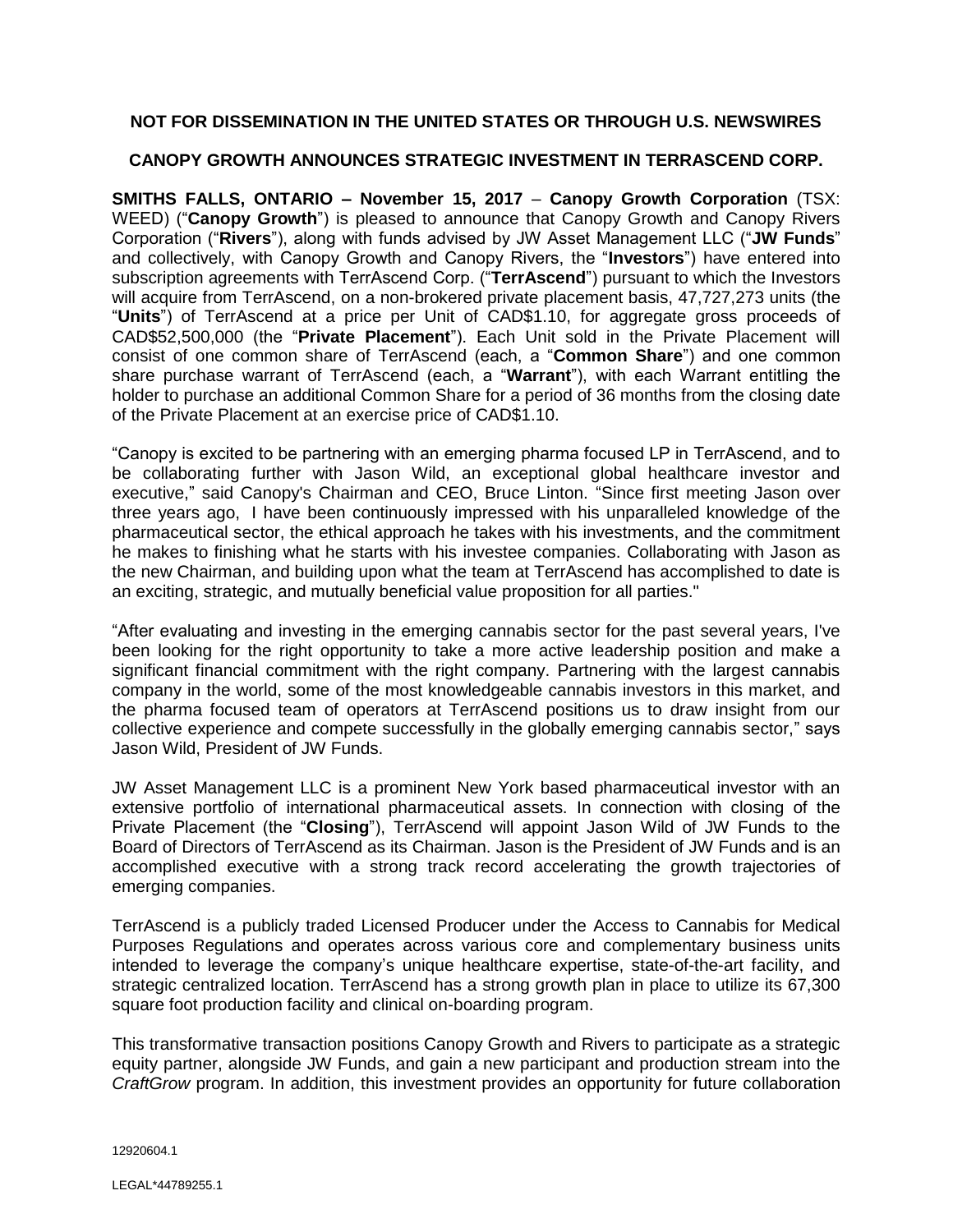with TerrAscend and JW Funds in domestic and international opportunities, increasing Canopy Growth's leadership position in the sector.

After entering into the Private Placement, the Investors entered into a definitive agreement to complete a block trade pursuant to the private agreement exemption. JW Funds, Canopy Growth and Rivers will acquire, prior to completion of the Private Placement, 5,220,000 Common Shares, 1,740,000 Common Shares and 1,740,000 Common Shares, respectively at a price of CAD\$1.00 per Common Share (CAD\$8,700,000 in aggregate).

Closing of the Private Placement is subject to the satisfaction of certain closing conditions including, but not limited to, the receipt of all necessary approvals, including the approval of the Canadian Securities Exchange, and TerrAscend entering into an agreement with Canopy Growth on mutually acceptable terms to join the *CraftGrow* program.

For further transaction details, see "Additional Details" below.

*The securities to be issued pursuant to the Private Placement have not been and will not be registered under the U.S. Securities Act of 1933, as amended (the "1933 Act"), or under any state securities laws, and may not be offered or sold, directly or indirectly, or delivered within the United States or to, or for the account or benefit of, U.S. persons (as defined in Regulation S under the 1933 Act) absent registration or an applicable exemption from the registration requirements. This news release does not constitute an offer to sell or a solicitation to buy such securities in the United States.*

## **About Canopy Growth Corporation**

Canopy Growth is a world-leading diversified cannabis company, offering distinct brands and curated cannabis varieties in dried, oil and capsule forms. Through its whollyowned subsidiaries, Canopy Growth operates numerous state-of-the-art production facilities with over half a million square feet of GMP-certified indoor and greenhouse production capacity, all to an unparalleled level of quality assurance procedures and testing. Canopy Growth has established partnerships with leading sector names in Canada and abroad, with interests and operations spanning four continents. For more information visit www.canopygrowth.com.

#### **About TerrAscend Corp.**

TerrAscend is a vertically-integrated Canadian cannabis company that strives to create and deliver quality products and services that meet the evolving needs of the cannabis market. TerrAscend provides support to patients through its wholly-owned subsidiaries, Solace Health Inc. ("Solace Health"), a licensed producer of medical cannabis under the Access to Cannabis for Medical Purposes Regulations, Terra Health Network Inc. ("Terra Health"), a clinical support program and education platform led by health care professionals, and Solace Rx Inc. ("SolaceRx"), a drug preparation premises for non-cannabis formulations. Please visit www.TerrAscend.com for more information about TerrAscend.

#### **About JW Asset Management**

JW Asset Management, founded in 1997 is a New York based fund manager for five investment partnerships. Jason Wild, a registered pharmacist and Chairman of Arbor Pharmaceuticals, is the firm's founder and chief investment officer. JW Asset Management has a strong history of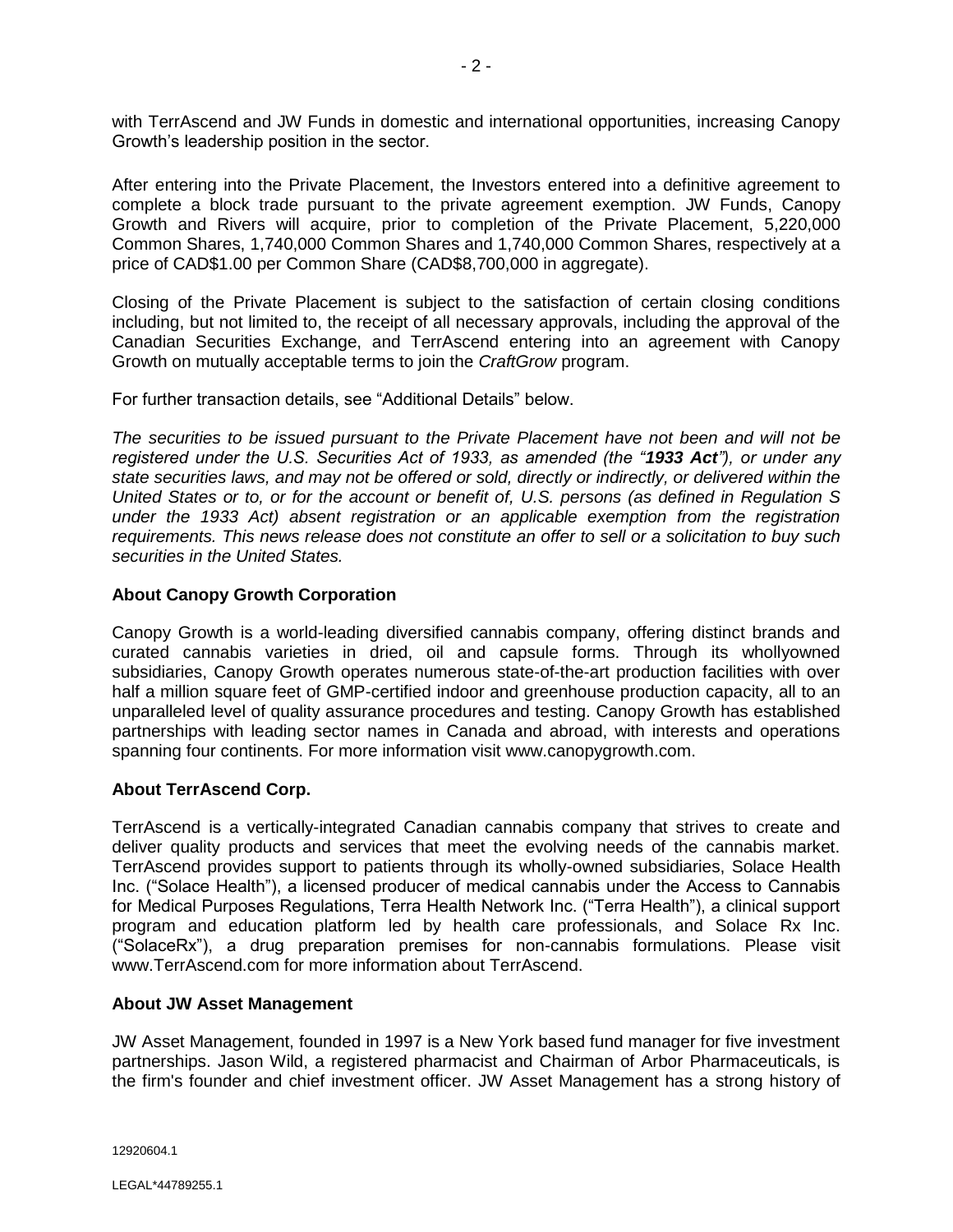finding opportunities within the global healthcare sector, actively investing in both the public and private equity markets.

#### **Additional Details**

Prior to the Private Placement, JW Funds owned or controlled 865,168 common shares of TerrAscend representing approximately 2% of the then issued and outstanding common shares of TerrAscend on a non-diluted basis, while Canopy Growth and Canopy Rivers did not own any common shares of TerrAscend.

Prior to the Private Placement, there are 46,500,623 common shares issued and outstanding in the capital of TerrAscend as well as 3,424,675 options and 4,557,686 warrants. Upon Closing, there will be 94,227,896 common shares issued and outstanding as well as 3,424,675 options and 52,284,959 warrants in the capital of TerrAscend. The Investors will collectively own approximately 57,292,441 common shares and 47,727,273 warrants of TerrAscend, representing approximately 61% of TerrAscend's issued and outstanding common shares on a non-diluted basis and approximately 70% on a fully-diluted basis. Canopy Growth and Rivers will each own 11,285,456 common shares and 9,545,456 warrants, representing approximately 12% of TerrAscend's issued and outstanding common shares on a non-diluted basis and approximately 14% on a fully-diluted basis.

As part of the Private Placement, the directors and officers of TerrAscend have entered into lock-up agreements restricting their ability to transfer their common shares and other securities convertible, exercisable or exchangeable into common shares of TerrAscend until the date that is 120 days following the closing date of the Private Placement.

The securities issued pursuant to the Private Placement will be subject to a statutory hold period of four months and one day from the closing date.

All securities of TerrAscend currently held by the Investors are held, and all securities of TerrAscend to be held upon Closing will be held, solely for investment purposes. Each of the Investors may take actions in the future in respect of its security holdings in TerrAscend based on the then existing facts and circumstances, which actions could include, without limitation, acquisitions or dispositions of common shares in the capital of TerrAscend, whether in the open market, by privately negotiated agreement or otherwise.

For further information and to obtain a copy of the early warning report to be filed under applicable Canadian provincial securities legislation in connection with the transactions hereunder, please go to TerrAscend's profile on the System for Electronic Document Analysis and Retrieval website at www.sedar.com.

#### **Notice Regarding Forward Looking Information**

This news release contains forward-looking information. Often, but not always, forward-looking information can be identified by the use of words such as "plans", "expects" or "does not expect", "is expected", "estimates", "intends", "anticipates" or "does not anticipate", or "believes", or variations of such words and phrases or state that certain actions, events or results "may", "could", "would", "might" or "will" be taken, occur or be achieved. Forward-looking information involves known and unknown risks, uncertainties and other factors which may cause the actual results, performance or achievements of Canopy Growth, its subsidiaries or TerrAscend to be materially different from any future results, performance or achievements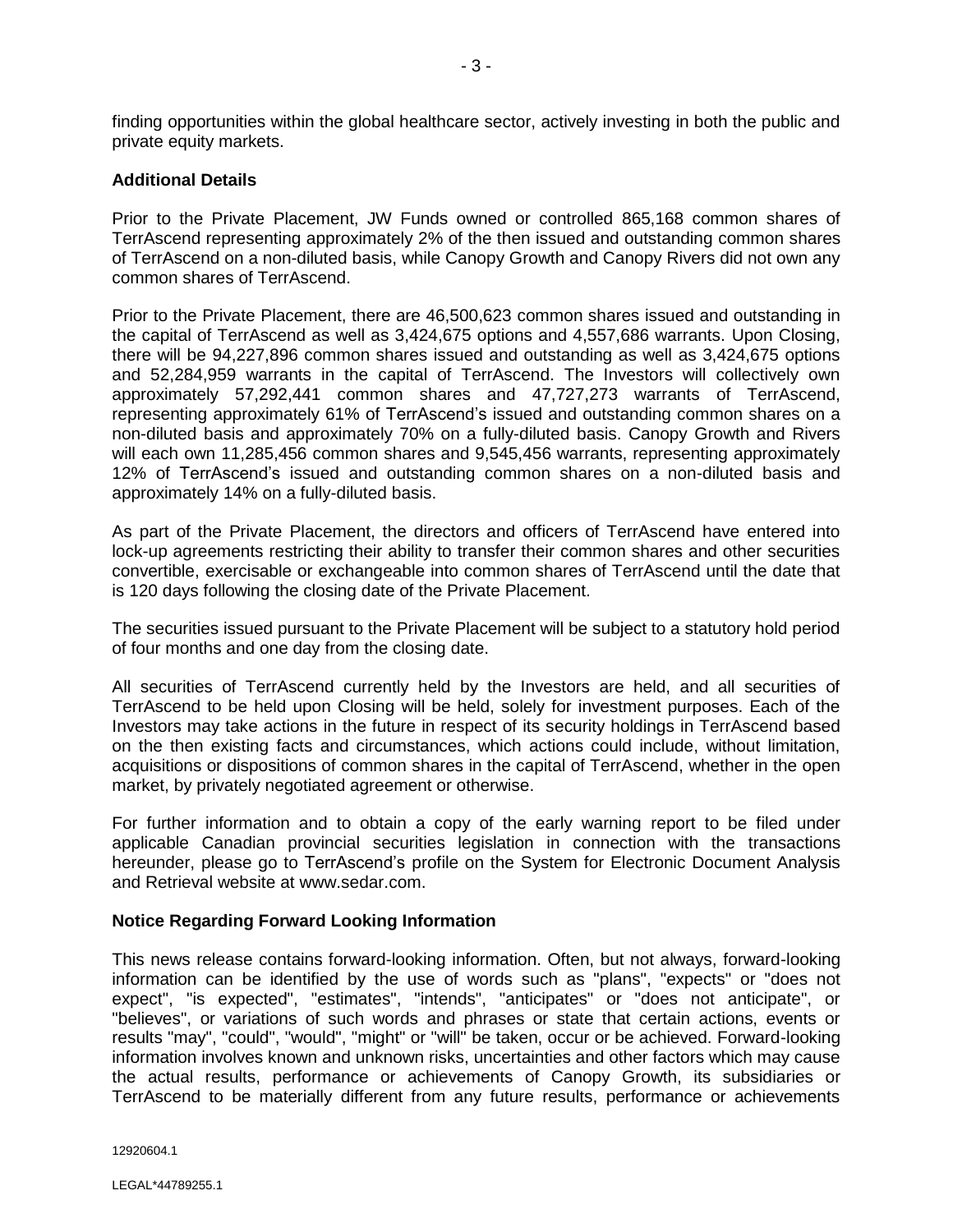expressed or implied by the forward-looking information contained in this news release. Examples of such statements include the closing conditions in relation to the Private Placement, the future value to be created through this transformative transaction and future partnerships to be entered into between the parties. Risks, uncertainties and other factors involved with forward-looking information could cause actual events, results, performance, prospects and opportunities to differ materially from those expressed or implied by such forward-looking information, including risks associated with regulatory and stock exchange approvals; closing conditions; and such risks contained in the Company's annual information form dated June 28, 2017 and filed with Canadian securities regulators available on the Company's issuer profile on SEDAR at www.sedar.com. Although the Company believes that the assumptions and factors used in preparing the forward-looking information in this press release are reasonable, undue reliance should not be placed on such information and no assurance can be given that such events will occur in the disclosed time frames or at all. The forward-looking information included in this news release are made as of the date of this news release and the Company does not undertake an obligation to publicly update such forward-looking information to reflect new information, subsequent events or otherwise unless required by applicable securities legislation.

Contact:

Tyler Burns Investor Relations Canopy Growth Corporation tyler.burns@canopygrowth.com 1-855-558-9333 ex 122

Jordan Sinclair Director of Communications jordan@canopygrowth.com 613-769-4196

Director: Bruce Linton tmx@tweed.com tmx@canopygrowth.com

For more information regarding TerrAscend:

**Peter Azmi** Investor Relations 1-855-TERRA-95 x100 [pazmi@terrascend.com](mailto:aunterman@terrascend.com)

**Basem Hanna**  President and CEO 1-855 TERRA-95 [bhanna@terrascend.com](mailto:bhanna@terrascend.com)

For more information regarding the JW Funds:

JW Asset Management LLC 489 Fifth Ave, 29th Floor New York, NY 10017

12920604.1

LEGAL\*44789255.1